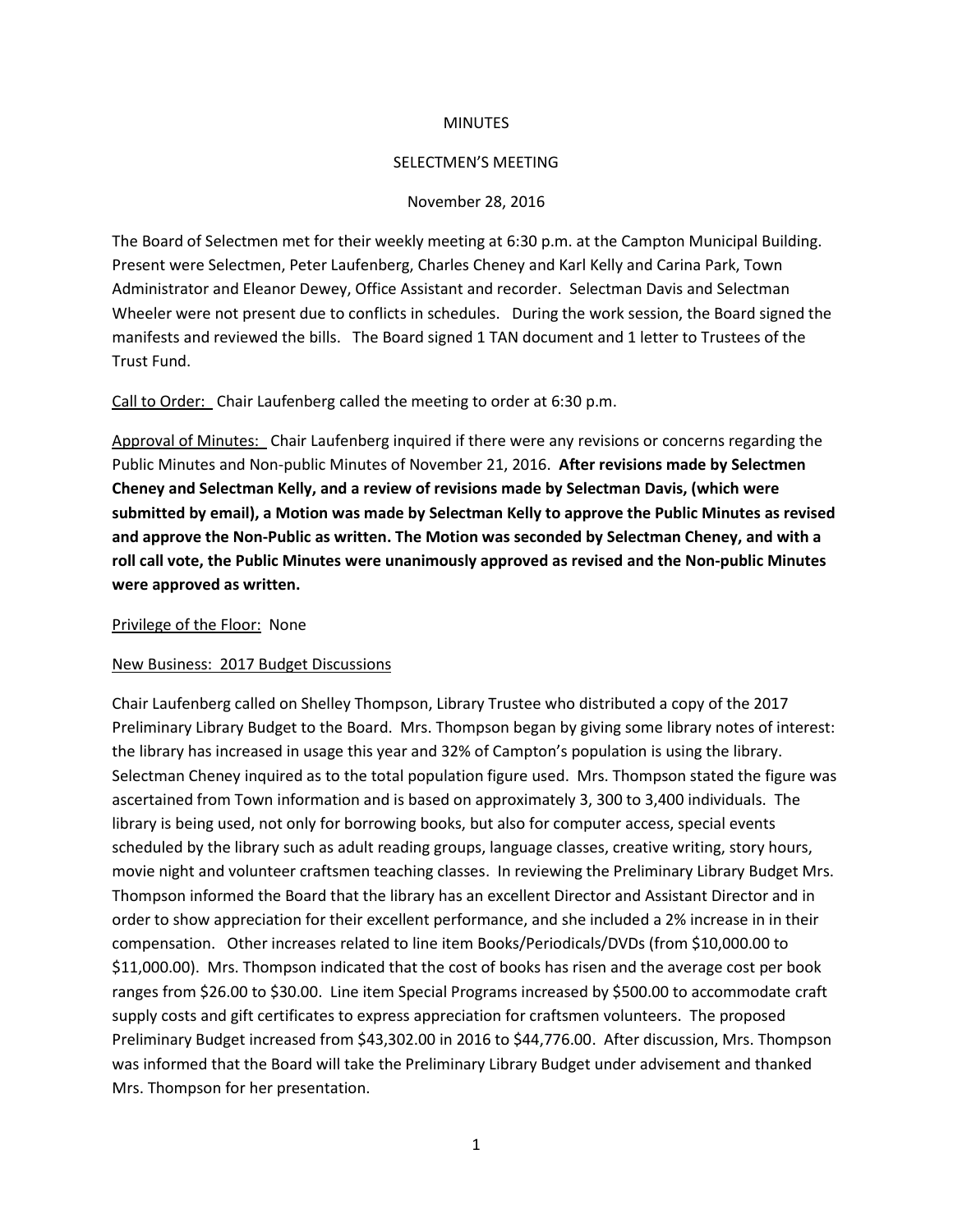Chair Laufenberg called on May Brosseau, Planning Board Clerk, who presented the Planning Board Preliminary Budget explaining that postage has increased due to certified mail and an increase in public notice fees. The other change reflected a decrease in the Planning Board Secretary's compensation line item from \$2,000.00 to \$1,850.00, making a total increase of \$150.00 to the bottom line.

May Brosseau, Zoning Board Secretary presented the Zoning Board Preliminary Budget which stayed flat for a total bottom line figure of \$1,400.00.

May Brosseau presented the Town Mapping Preliminary Budget which remains flat at \$5,500.00. May explained that this year Ron Reynolds has been hired to input all the road frontage on the tax maps, and he has done an excellent job, and the project has been completed. Ron Reynolds has also been instrumental in improving the Town website and May informed the Board that the tax maps are now all on line thanks to Ron. In addition, May stated that 2 map file cabinets have been purchased that are needed to make more room to save the existing maps from tearing. Carina added that the cabinets will accommodate some of the old maps that need filing. Carina informed the Board that a work day will be scheduled for the back room cleanup project.

May Brosseau, as Welfare Director, presented the Welfare Preliminary 2017 Budget. The proposed total remains the same as last year, at \$35,000.00. May explained that the expenses in 2016 attributed to fuel, prescriptions, security deposits for housing and two cremations. The total expenses, as of November 1, 2016 were approximately \$15,638.68. Chair Laufenberg commended May on what a great job she has done on keeping the Welfare budget down. Concerns were discussed about fuel and the fact that we are now approaching the high usage heating fuel season. May stated that the State fuel assistance program kicks in on December 1, 2016 which will lessen the fuel burden. The Board thanked May for her budget presentations.

Chair Laufenberg called on Lisa Ash, Park & Rec. Director to review the Park & Rec Preliminary 2017 Budget. Lisa stated that Parks and Rec. is growing and she now has a waiting list. She explained that she increased the budget by \$5,000.00; however, the anticipated additional revenue will eliminate a total bottom line increase. Supplies increased due to food costs for snacks even though help is received from the Food Bank program (which Lisa is very grateful for) there are still food costs. Postage has also increased. Lisa indicated that salaries have been kept flat as the college student program contributes to the hourly rate saving approximately \$15,000.00. The Town Cost bottom line Preliminary Park & Rec. Budget is \$53,527.00 as opposed to 2016 actual bottom line of \$53,569.00. Lisa also commented on all the cooperation she receives from of the Elementary School staff and it is very much appreciated. The Board was comfortable with the presented figures even though Lisa offered to try to work with any suggestions that might be presented by the Board. The Board thanked Lisa for her presentation.

Chair Laufenberg called on Shannon Garnsey, Campton Conservation Commission (CCC) member, who presented the 2017 Preliminary Campton Conservation Commission Budget. Mrs. Garnsey explained that there is one addition in the amount of \$250.00 for the 250<sup>th</sup> Celebration. She explained that the 250th Celebration Committee has asked for permission to use the Pattee Property (owned by CCC) as the location for the Celebration. The CCC were thrilled to accommodate the Celebration Committee;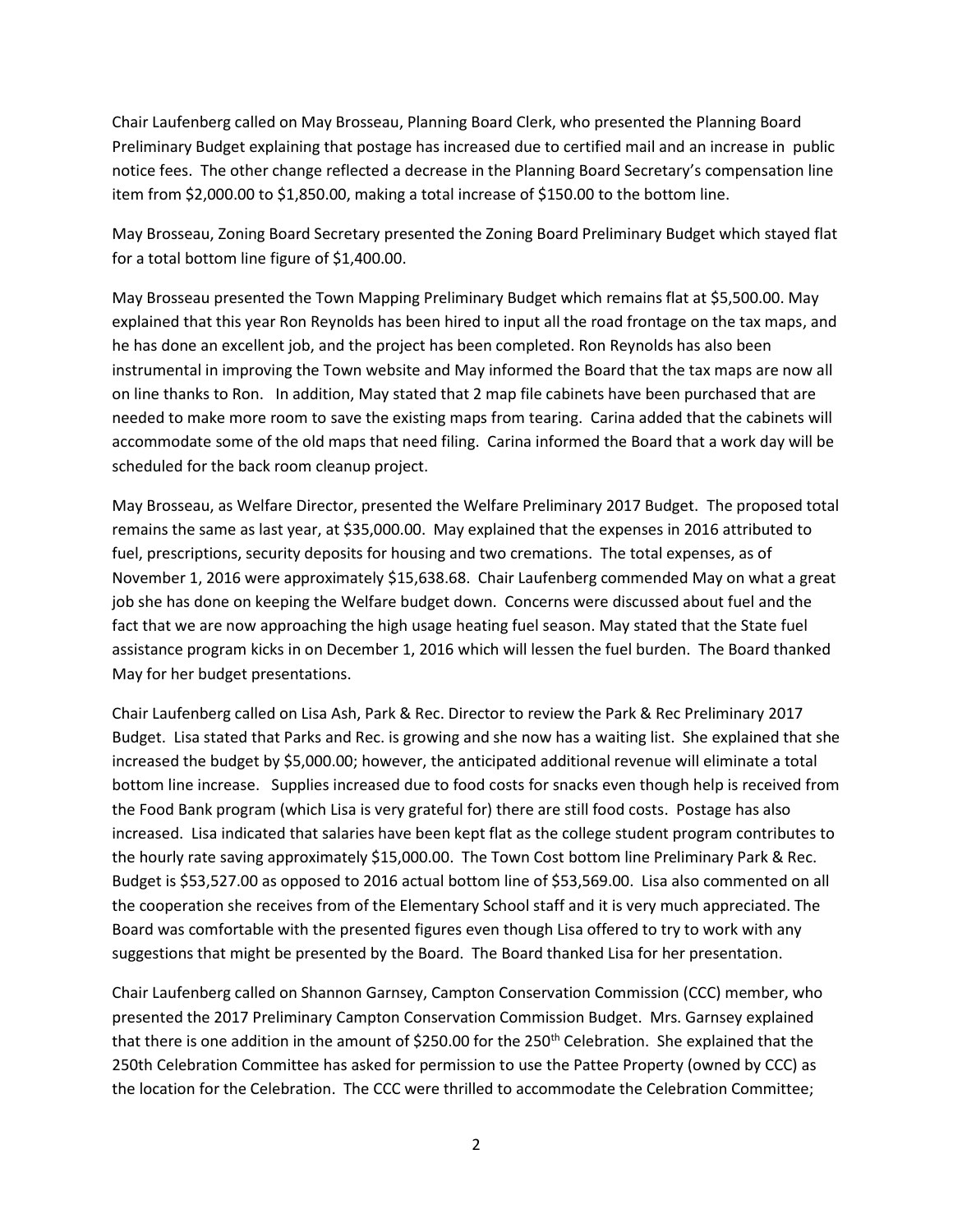however, some anticipated costs will be incurred for porta johns, etc., hence, the \$250.00 addition to the budget. Mrs. Garnsey stated, thanks to Ron Reynolds, the CCC has not had to incur any technical support costs. The bottom line of the proposed budget is \$1,396.00 and the Board agreed to make the bottom line an even \$1,400.00 and will adjust the Preliminary Budget accordingly to reflect the \$4.00. The Board thanked Mrs. Garnsey for her presentation.

Correspondence: Carina stated that she spoke with Tammie Beaulieu, Thornton Town Administrator, and tentatively set the joint Campton/Thornton Board of Selectmen's meeting for December 19, 2016, at 5:00 p.m., in the Community Room. The Board concurred. The regular Campton Selectmen's Meeting will commence after the joint meeting, at 6:30 p.m., on the 19<sup>th</sup>.

Carina stated she put in the Board's packet an expense report. Chair Laufenberg inquired if there were any highlights. Carina did explain that some line items may appear to be over budget such as health and dental; however, it is an expense, but is a reimbursed expense. Carina also stated that she pulled out the salt expense from the Highway Department subcontractors' line item; however, she has not separated the sand expense as yet. Overall, Carina stated that approximately 99% of the Departments' Budgets are under budget, at present, with approximately 80% expended.

North Country Council (NCC) sent a packet of information and Carina has it available for anyone interested. North Country Council has expressed an interest to come in to speak with the Board. Chair Laufenberg confirmed that he invited Barbara Robinson, Executive Director, NCC to a Board meeting. Chair Laufenberg expressed that he felt (from past experience with NCC) that the Town could benefit greatly from their assistance in developing a Master Plan, Planning Board information and even developing a road survey. The dues for the Town of Campton to become a member of NCC is \$4,559.49. Chair Laufenberg expressed that the benefit would far outweigh the cost factor. Ms. Robinson will be in next week to speak with the Board. Selectman Cheney mentioned that at one point a UNH student was supposed to assist the Town in doing an audit of Town roads; however, that never came to be. Chair Laufenberg explained the issues that arose interfering with that plan.

Carina explained that the official tax rate documentation from the State has not been received as yet; however, she has contacted Michelle Clark, at NH DRA to get an update. Carina did caution the Board to be on the lookout for an email from her this week requesting Board members to be available to sign documentation from the State.

The TAN is moving along and it is hoped that a date will be available by the end of the week as to when the Town will be able to get the first disbursement. Northway Bank has indicated, if necessary, that if the Town needs funds before approval, Kristy Goodson will authorize an overdraft to cover same.

**Non-Public Session in accordance with RSA 91- A: 3, II (a): Chair Laufenberg moved for a Motion to go into Non-Public Session in accordance with RSA 91- A: 3, II (a) regarding a personnel matter. The Motion was so moved and seconded, and with a roll call vote: Selectman Laufenberg – aye, Selectman Kelly – aye, and Selectman Cheney – aye, the Board unanimously agreed to go into Non-Public Session, at 7:20 p.m. The Board came out of Non-Public Session at 7:25 p.m.**